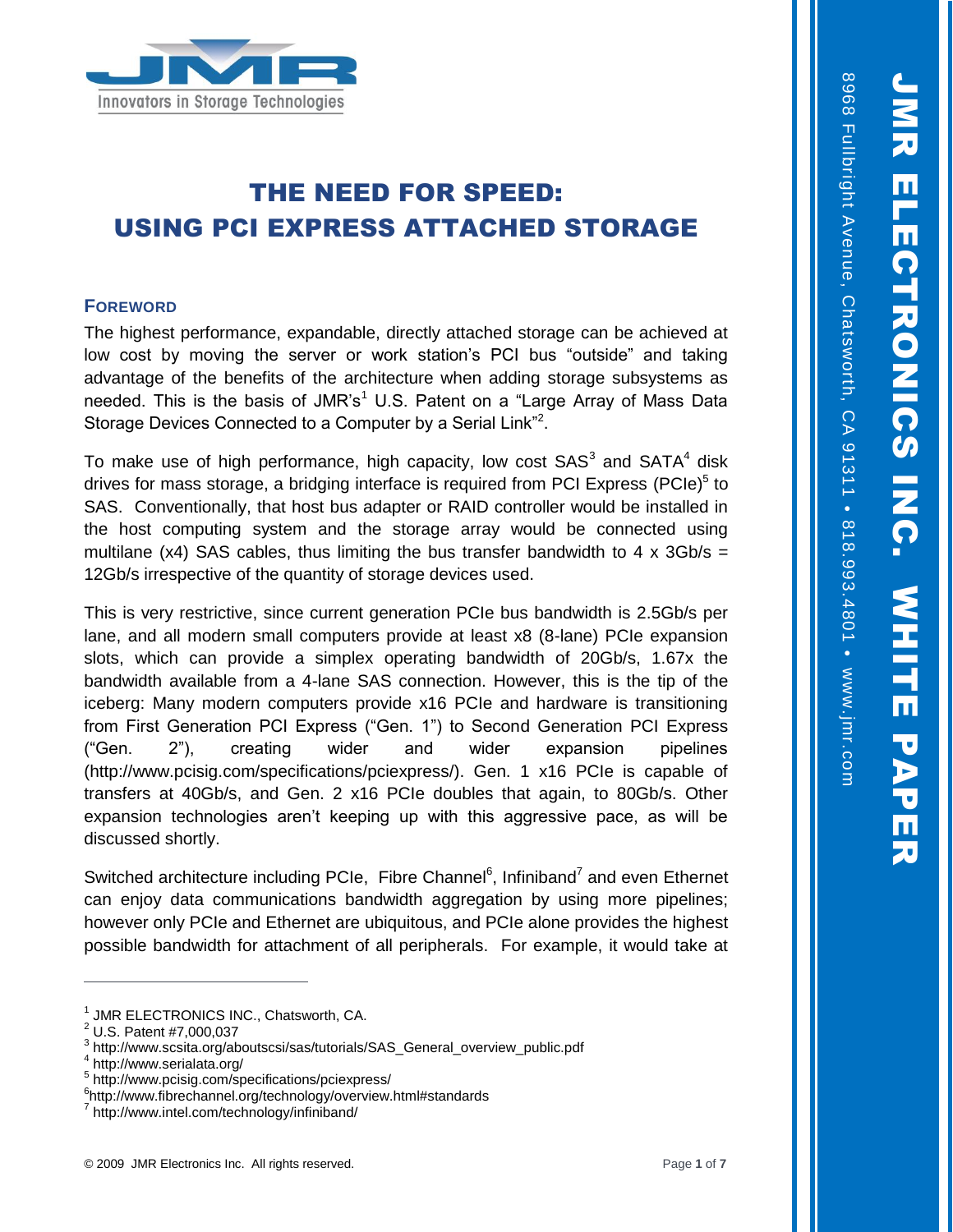least four aggregated ports of 10Gb Ethernet $8$  to achieve the same bandwidth as a single x16 PCIe attachment (or two x8 PCIe attachments). The added overhead and typical mode delays never allow users to achieve the maximum theoretical bandwidth of 10GE, and the added cost of NICs and switches is a decision point for those who really don't need such a network for other applications. Similar cost obstacles exist for FC (Fibre Channel) and IB (Infiniband) networks.

## **BRIEF HISTORY**

Let's look at comparative technological progress of these popular buses. PCI development and revisions are driven by a very active SIG<sup>9</sup>, which currently has 836 corporate members, heavily driven by Intel Corporation. Infiniband has no such committee depth, although the Infiniband Trade Association<sup>10</sup> has 42 current members. Fibre Channel Arbitrated Loop has no such committee depth either, although its T11 (technical standards) committee<sup>11</sup> has 53 members.

The Peripheral Component Interconnect (PCI) standard is now 19 years old; the serial layered protocol PCI Express<sup>12</sup> standard is only five years young but software developed for all previous generation (parallel) PCI is fully compatible with new PCIe devices, making it the most useful and ubiquitous communications bus standard in the world. It has also progressed very rapidly from single-lane first generation (2.5Gb/s) to sixteen-lane second generation (80Gb/s) hardware, over a period of only five years. This is progress (32x enhancement) never before seen in any bus standard. The PCI SIG "roadmap" currently plans for Generation 3 hardware (estimated release 2010) operating at 4GHz clock speed and providing bandwidth of 10Gb/s per lane: a 16-lane connection would be as high as 160Gb/s (16GB/s).

By comparison, the FC-AL standard was released in 1994 as a 1Gb/s bus. 2Gb/s emerged in 2001, then 4Gb/s in 2005 and 8Gb/s in 2008. The progress over a period of 14 years has resulted in a bandwidth increase of x8. FC-AL host adapters are not found as a standard on mother boards, and a typical 8Gb/s FC HBA such as the Qlogic QLE2560CK<sup>13</sup> has a cost of roughly \$1,100. To aggregate to 32Gb/s requires a 4-port device such as the Emulex LPE11004-M4 $<sup>14</sup>$ , which has a cost of roughly</sup> \$2,000. To network this aggregation to other users requires at minimum an 8-port 8Gb/s switch such as the HP AQ233A<sup>15</sup>, which has a cost of approximately \$3,500.

<sup>&</sup>lt;sup>8</sup> http://www.10gea.org/

<sup>&</sup>lt;sup>9</sup> PCI SIG = Peripheral Component Interconnect Special Interest Group http://www.pcisig.com/home <sup>10</sup> http://www.infinibandta.org/

<sup>11</sup> http://www.t11.org/index.html

<sup>12</sup>http://www.interfacebus.com/Design\_Connector\_PCI\_Express.html

<sup>13</sup> http://www.qlogic.com/Products/SAN\_products\_FCHBA\_QLE2560.aspx

<sup>&</sup>lt;sup>14</sup> http://www.emulex.com/products/host-bus-adapters/emulex-branded/lightpulselpe11004/overview.html

<sup>15</sup> http://h10010.www1.hp.com/wwpc/uk/en/sm/WF06b/12169-304608-3659972-3659972-3659972 -3662821-3832302.html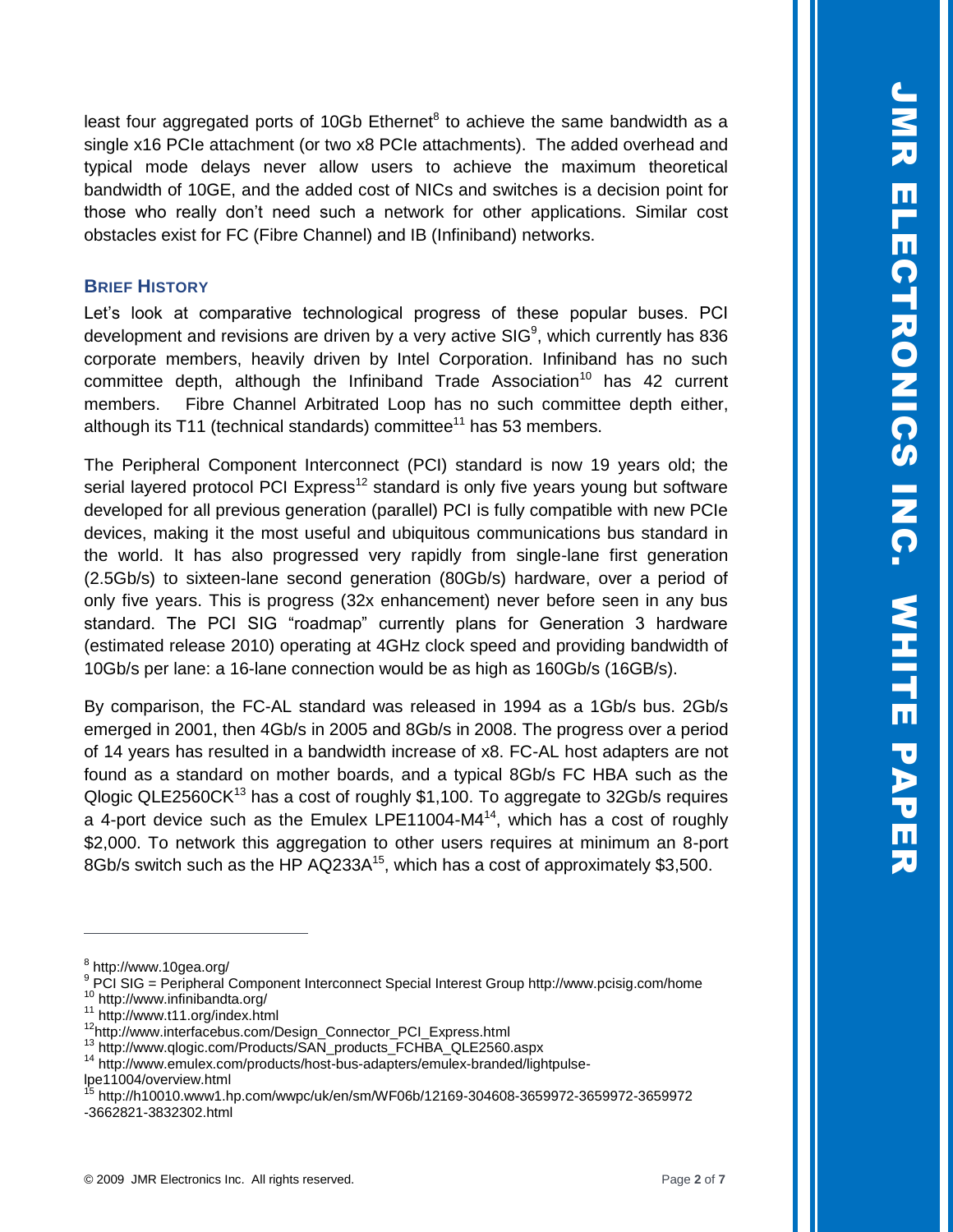Infiniband has been with us since 1999 and SDR signal rates have progressed from 2Gb/s (1x) to 24Gb/s (12x) over a period of ten years. This 12x enhancement is certainly notable, as is the robust  $QoS$  (Quality of Service)<sup>16</sup> and failover capability contained within the standard; but these, too, come at very substantial cost to the user.

There are advantages to Fibre Channel, Infiniband and Ethernet protocol networks with regard to resource sharing, and these are well known so we don't dwell on them here. However, in many applications such resource sharing is not required and DAS (direct attached storage) will meet the needs. Even when resource sharing via a network is a prerequisite, there can be a need to simply add more storage using a wide-bandwidth, low-cost interconnection. Herein lies the beauty of PCIe attached storage.

## **PCIE ATTACHED BENEFITS**

The PCIe standard, as mentioned, is robust and constantly progressing while remaining fully backwards compatible. A x1, x2, x4 or x8 card can plug directly into an x16 PCIe slot and will be fully functional at reduced bandwidth. Likewise, Gen. 1 hardware will work in Gen. 2 slots, and going forward, also in Gen. 3 slots. PCI software developed many years ago are fully supported by PCIe. Virtually every modern peripheral device for small computers today are PCIe bus components.

The standard also calls for the ability to "hot plug" PCIe cards and devices, a new benefit not previously found in other processor I/O architectures. Bus expansion is possible without losing any features or bandwidth of the original motherboard bus slot.

#### **A SIMPLE EXAMPLE**

 $\overline{a}$ 

As such, small, medium or even quite large data storage arrays may be configured using inexpensive switches located in the storage chassis themselves, and operating bandwidth expands via link bonding (aggregation) until the lanes used are fully saturated. A systematic example follows, as outlined in Diagram 1.

Say we have a host (server or work station) with only one available x8 or x16 PCIe slot, as all others are used by required peripherals. This is a very common problem with small computers including both PC and Mac platforms. We desire to attach ~40TB of storage to that system, either due to raw data requirements or to gain the bandwidth achievable by a large quantity of rotating disks, and we would like to have RAID protection of that storage. We will use RAID  $5^{17}$  (striping with parity) as a common example. (Note PCIe can address 256 targets, and if each target is a RAID

<sup>&</sup>lt;sup>16</sup> http://ieeexplore.ieee.org/Xplore/login.jsp?url=http%3A%2F%2Fieeexplore.ieee.org

<sup>%2</sup>Fiel5%2F35%2F34938%2F01668378.pdf&authDecision=-203

<sup>17</sup> http://searchstorage.techtarget.com/sDefinition/0,,sid5\_gci214332,00.html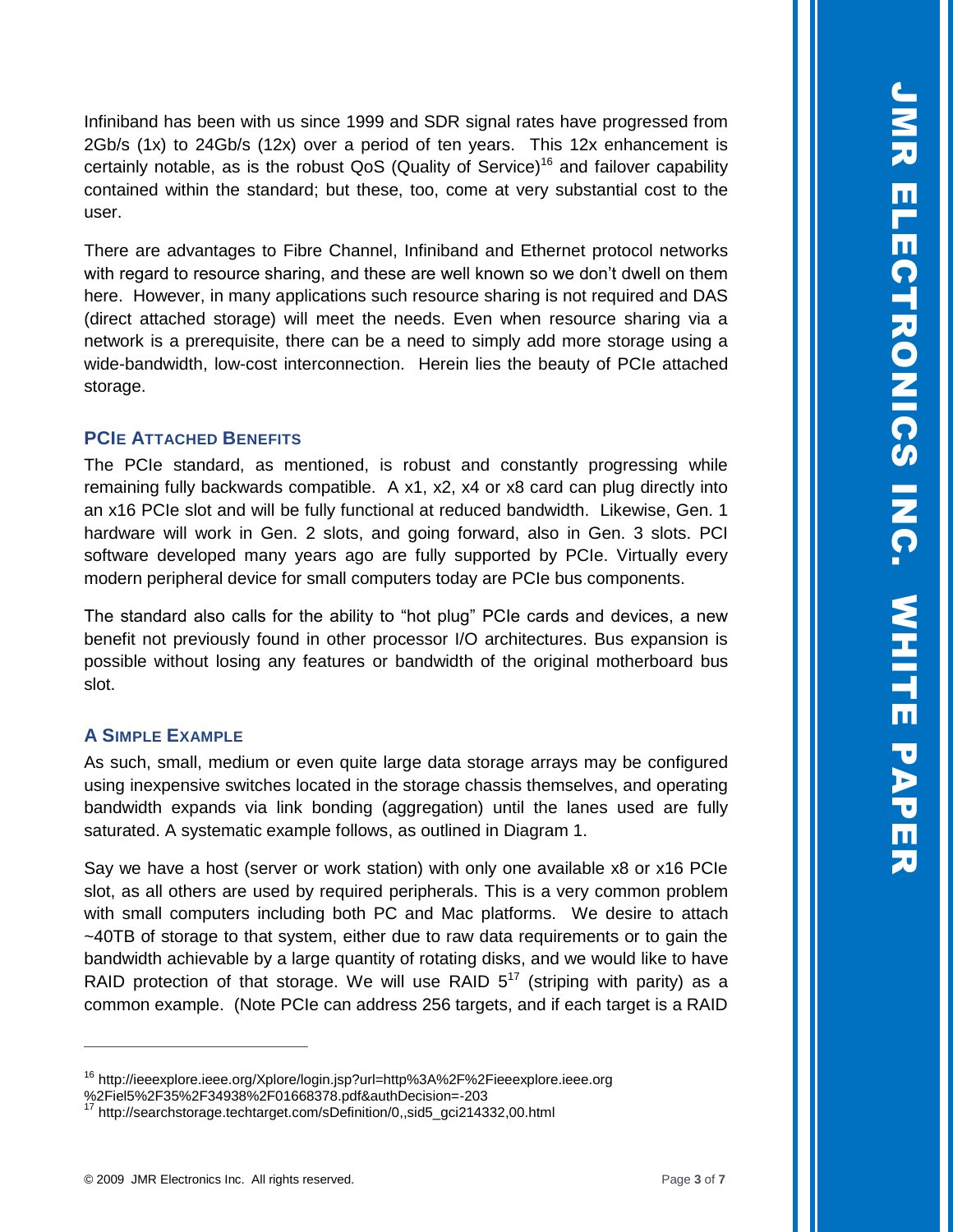controller with 16TB attached, such a system seamlessly scales to 4,096TB raw capacity.)

So, we might need 48 x 1TB disks built as six 8-disk RAID 5 sets to yield 42TB usable capacity. Additionally, we'll point out why "8-disk RAID sets" was chosen in a moment -- all connected to a single x8 PCIe slot. Here's an easy way to do it.

Let's install a x8 I-O card in the existing PCIe slot to bring that slot to the "outside world," and expand from it. Such a card is an inexpensive (< \$200) device. We attach that port to a multi-slot PCIe bus extender contained in a common enclosure (3U rack) with a 16-bay RAID subsystem<sup>18</sup>, thus preserving space compared with using two separate "boxes" to accomplish this task. We then plug in the x8 PCIe cable<sup>19</sup> to that extender rack and create five new PCIe slots from the single port, using standard PCIe switch silicon on the extender's internal backplane. Into two of those "new" slots we install high performance SAS (hardware) RAID controllers each providing x4 SAS performance of 12Gb/s, and connect each of those controllers internally to 8 disk drives, via a  $x4$  SAS Expander<sup>20</sup> also located within the box.

Now, we have an x8 PCIe cable that is connected to 16 disk drives via eight 3Gb/s SAS lanes, so we can enjoy up to 24Gb/s bandwidth, provided each disk device is capable of I-Os of 24Gbs/16, or 1.5Gb/s. In reality, inexpensive disk drives cannot support such data transfers, so the disk drives themselves will be the limitation.

If we use inexpensive 7,200 rpm SATA-2 3Gb/s disk drives which currently cost about \$0.20/GB (for Enterprise class devices)<sup>21</sup> and thus represent a "max for min" bargain, we are limited to about 80MB/s peak data transfer rates; thus, an array of 16 devices can achieve perhaps 1.28 GB/s peak performance. Sustained transfer rates are closer to 50MB/s per disk, or 800 MB/s. Still, not bad for only 16 inexpensive disks, and we are nowhere near maximizing performance from an x8 PCIe slot, yet.

Let's now install an inexpensive  $(*\$500)$  2-port x8 PCIe switch<sup>22</sup> in two more of the remaining available slots of the PCIe bus extender/storage system rack chassis. This gives us four more x8 connections for additional storage units. Each of those can be simple RAID subsystem units and will not require bus extender backplanes, provided our array will scale to only 48TB raw capacity in this example.

In each RAID subsystem unit are two additional SAS RAID controllers, each addressing 8 drives. We can therefore utilize eight SAS 3Gb/s lanes with each controller and achieve another 800-1,280MB/s throughput, aggregated with the initial

<sup>&</sup>lt;sup>18</sup> http://jmr.com/storagetechnology\_html/images/collateral/NewBluestorPCIe\_X8\_

ExtenderDatasheet%20Rev%20C.pdf http://www.molex.com/cmc\_upload/0/000/381/103/350.pdf

<sup>20</sup> http://en.wikipedia.org/wiki/Serial\_Attached\_SCSI#SAS\_Expanders

<sup>21</sup> http://www.hitachigst.com/portal/site/en/products/ultrastar/A7K1000/

<sup>22</sup> http://jmr.com/storagetechnology\_html/images/collateral/NewBluestorPCIe\_X4\_X8\_Internal SwitchesDatasheet%20Rev%20C.pdf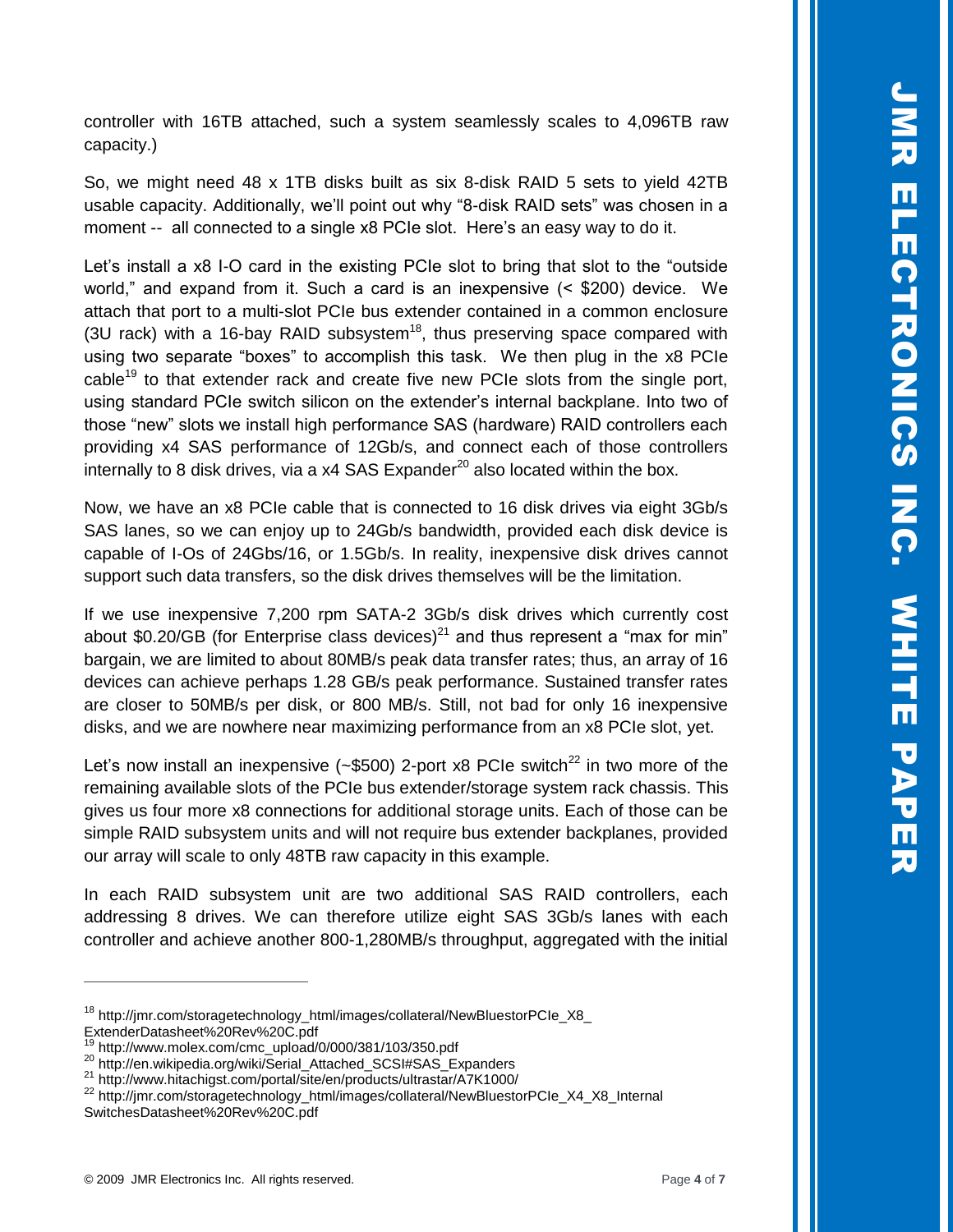JMR ELECTRONICS INC. ELECTRONICS ING. **WHITE PAPE** WHITE PAPER

array. The total 48TB system now has six inexpensive PCIe hardware RAID controllers, one 5-slot PCIe bus extender, one x8 PCIe host I-O adapter, two x8 PCIe switches, and five x8 PCIe external cables. None of this hardware is expensive, and no bridging to Fibre Channel, Infiniband, 10GE or any other bus is required. As a result, we have built six 8-drive RAID 5 sets, for 42TB usable capacity, and we ask the host computer to stripe those six RAIDs (RAID 0) to create an overall RAID 50 system which can transfer data at the aggregated bandwidth of the 48 disk drives, which is between 2.4GB/s and 3.84GB/s. This is all done with common hardware and inexpensive 7,200 rpm disk drives, and as few drives as possible. It's also done without a "network," or any expensive, space-consuming network switches.

Using 10k rpm or 15k rpm disk drives enhances performance, but at an increase in cost, until the x8 PCIe bus is fully saturated at the host slot connection. PCIe can be aggregated and simple RAID storage systems operating at 4 GB/s are very achievable.

There are other ways to achieve this performance, but none at the relatively low cost of direct-attached PCIe. The "cost per GB (storage)" model for complete turnkey systems is in the \$1/GB range at this time -- for systems that outperform other approaches.

# **Diagram 1: Block diagram of above example:**

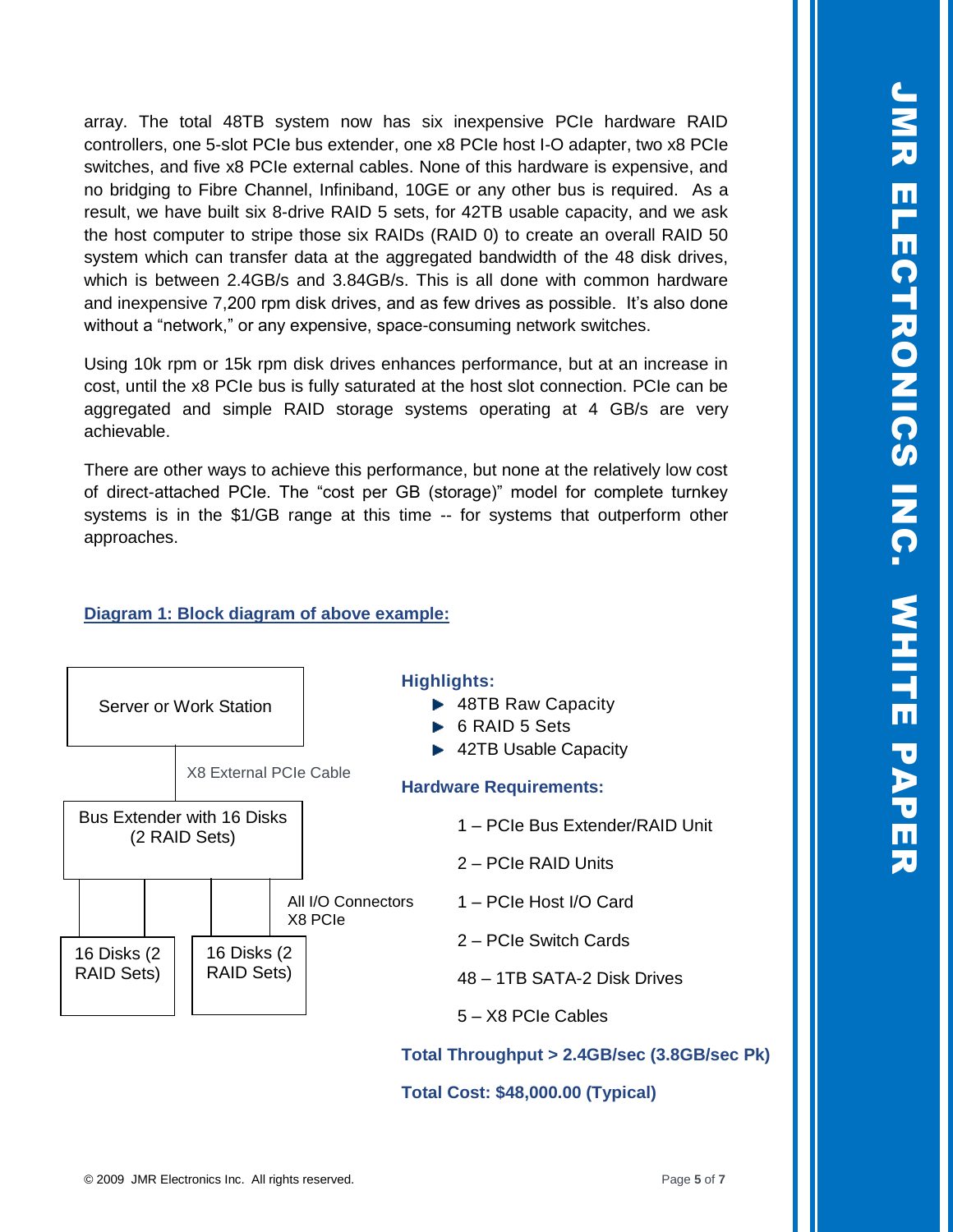## **PERFORMANCE TESTING**

This chart provides real-world test results using lometer $^{23}$  and displays data transfer rates (throughput) under various test conditions for a 48-disk array similar to that described in the preceding "Simple Example." In this case, the server was a JMR BlueStor<sup>24</sup> unit with two Dual Core 3GHz Xeon CPUs, 4GB memory, running Windows Server 2003 R2 (32 bit). All disk drives were 15k rpm Enterprise 3.5" form factor  $SAS^{25}$  devices, to maximize performance to near the PCIe 8-lane bus (Gen. 1) limitation.

| <b>OPERATION</b>                   | <b>MB/s</b> | <b>Read MB/s</b> | <b>Write MB/s</b>   |
|------------------------------------|-------------|------------------|---------------------|
| Sequential 64K write only          | 3275        | $\overline{0}$   | 3275                |
| Sequential 64K read only           | 1415        | 1415             | 0                   |
| Sequential 64K read 67%/write 33%  | 295         | 195              | 100                 |
| Random 64K write only              | 97          | $\overline{0}$   | 97                  |
| Random 64K read only               | 305         | 305              | $\Omega$            |
| Random 64K read 67%/write 33%      | 189         | 127              | 62                  |
|                                    |             |                  |                     |
| Sequential 512K write only         | 2241        | $\mathbf 0$      | 2241                |
| Sequential 512K read only          | 3308        | 3308             | $\mathsf{O}\xspace$ |
| Sequential 512K read 67%/write 33% | 1355        | 894              | 462                 |
| Random 512K write only             | 332         | $\boldsymbol{0}$ | 332                 |
| Random 512K read only              | 791         | 791              | 0                   |
| Random 512K read 67%/write 33%     | 556         | 373              | 184                 |
|                                    |             |                  |                     |
| Sequential 2M write only           | 2654        | $\mathbf 0$      | 2654                |
| Sequential 2M read only            | 3270        | 3270             | 0                   |
| Sequential 2M read 67%/write 33%   | 2103        | 1388             | 718                 |
| Random 2M write only               | 702         | 0                | 702                 |

<sup>23</sup> http://www.iometer.org/

<sup>&</sup>lt;sup>24</sup> http://jmr.com/storagetechnology\_html/server.html

<sup>25</sup> http://www.fujitsu.com/us/services/computing/storage/hdd/enterprise/